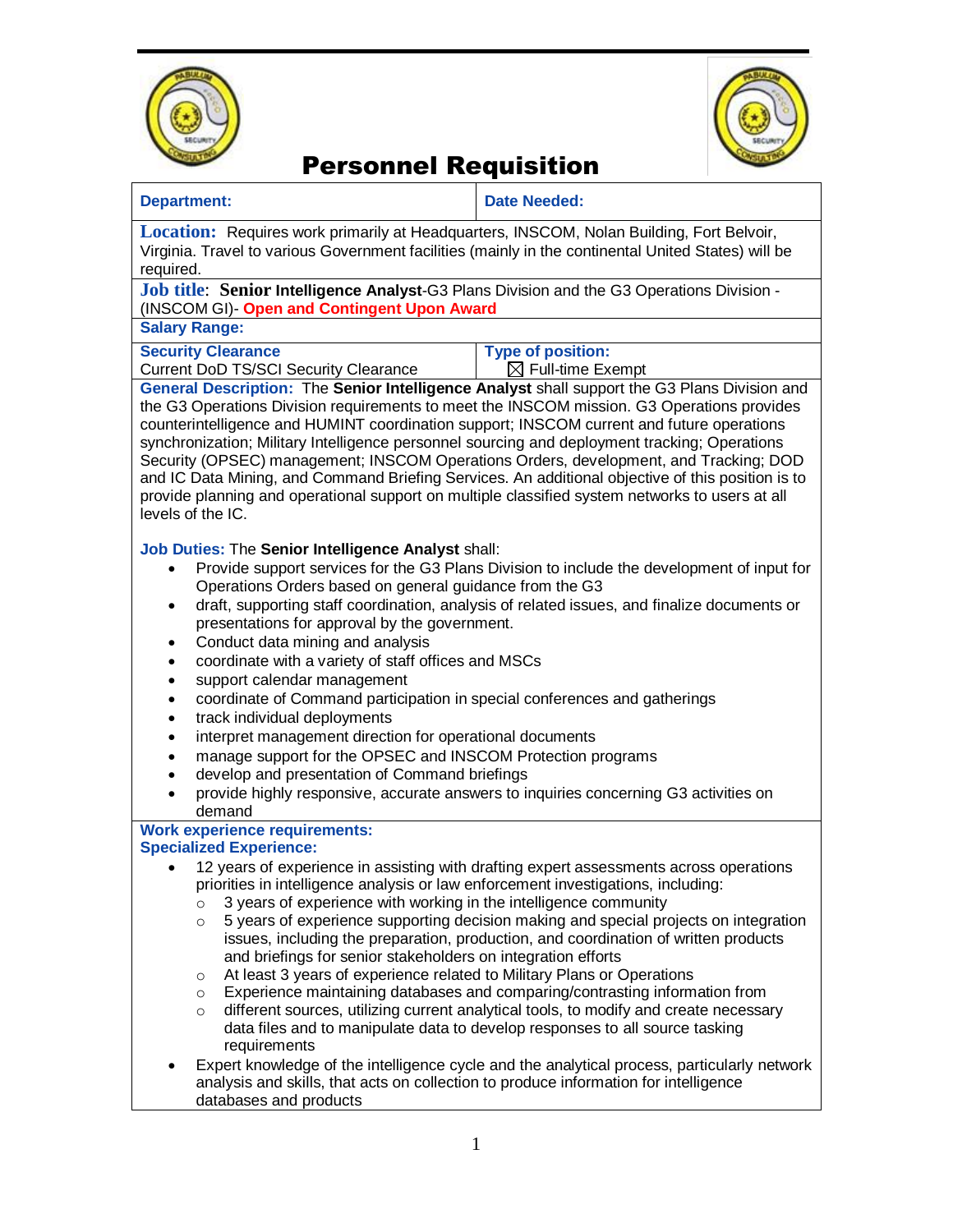



- Working knowledge of Joint Staff and Army organizations and procedures
- Knowledge of intelligence oversight and security guidelines
- Excellent written and oral communication skills
- Open Source Intelligence (OSINT) analysis

#### **Operational Knowledge:**

- How the Army runs IAW ADP/ADRP 1 "The Army" and ADP/ADRP 3-0, and "Unified Land Operations", intelligence operations IAW ADP/ADRP/FM 2-0, and other applicable ARs and FMs, and Army planning and staff operations IAW ADP/ADRP 5-0,"The Operations Process" and ADP/ADRP 6-0, "Mission Command"
- Conducting mission analysis IAW with Military Decision Making Processes
- Standard office management techniques and procedures and able to operate standard office automation software (MS Office Suite), database systems dissemination tools, and search tools
- Current US intelligence systems and platforms and their doctrinal employment.
- Intelligence support to war fighting operations.
- Army Training Management cycles and current pre-deployment training validation requirements
- Current US unit deployments strategies
- Formats for operations plans (OPLANs), operations summaries (OPSUMs), and orders (OPORDs), warning (WARNOs) and fragmentary orders (FRAGOs), situation reports (SITREPs) and other operational reporting to include standard Intel Estimates, INTREPs, OPSUMs, and INTSUMs
- Army and Joint crisis action procedures
- Military command and control relationships
- Data Mining techniques for historical documents and current subordinate operations
- Capabilities for strategic planning
- National security strategies and the PPBES budgeting cycle
- Missions of national intelligence agencies
- Force Modernization cycles and procedures
- Conducting After Action Reviews
- Worldwide Individual Augmentation System (WIAS)
- INSCOM Deployment Tracking System (IDTS) Operational Planning Teams
- The Army's Operations Security (OPSEC) Program
- The Army's CI, HUMINT, and Polygraph Programs
- Standard office management techniques and procedures
- Experience in researching and addressing implications related to authorities and policy
- Full understanding of Knowledge Management procedures

#### **Desirable Experience:**

- Subject Matter Expertise in one of the following areas:
	- o Operations Research or
	- o Open Source Intelligence (OSINT)
	- o Army Operations
	- o Army Strategic Planning
- Superior understanding of DOD Intelligence processes, activities, standards, and available analytic tools
- Expert knowledge and experience with intelligence automated systems, especially imagery analysis, signals intelligence and exploitation tools and libraries
- Expert capabilities to research, create, develop, and deliver professional briefings,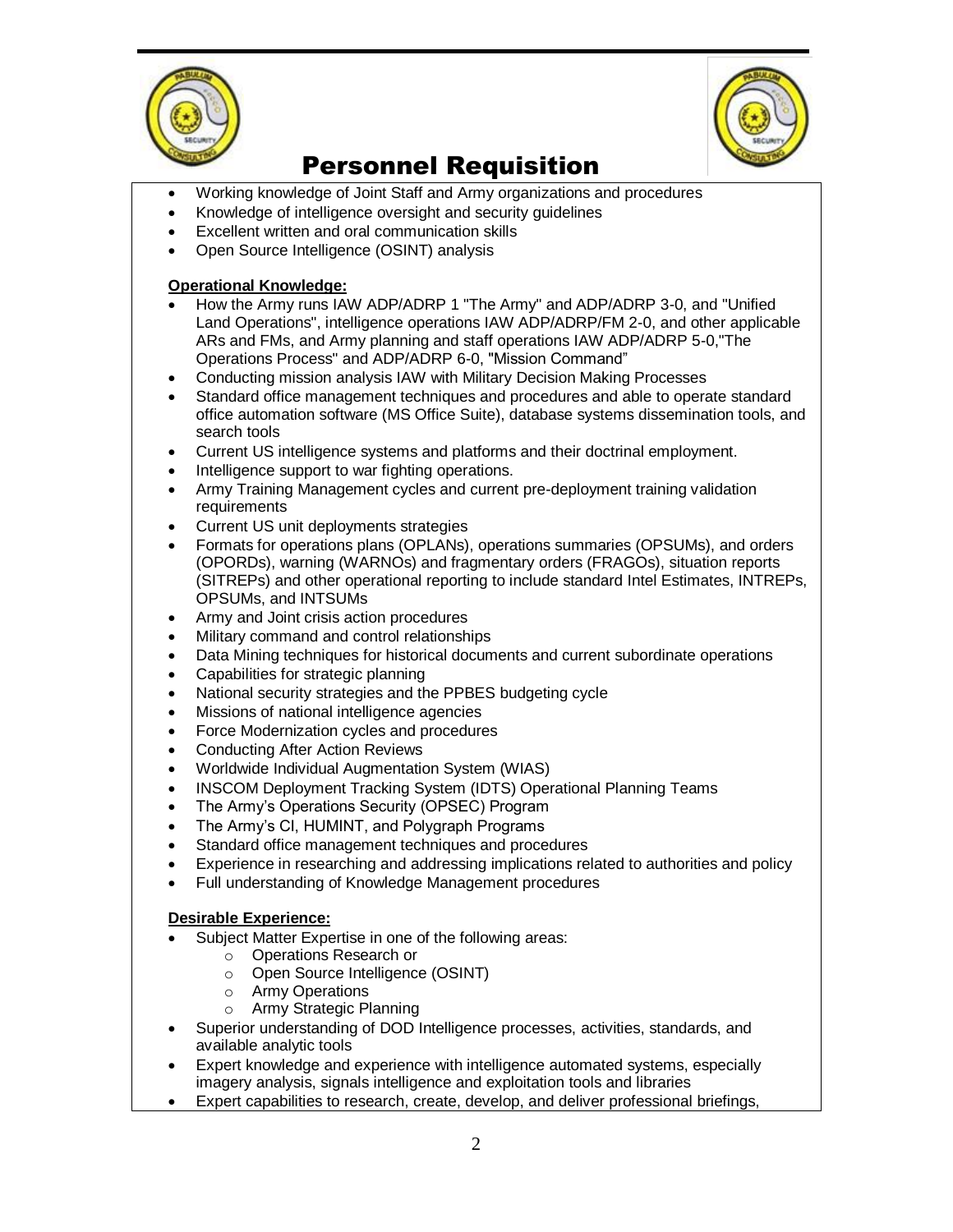



multimedia presentations, and written reports

- Ability to produce reports incorporating text and graphics to convey complex concepts to senior policy makers
- Expert ability to manage research and coordination for projects
- Expert ability to instruct and interact with small groups on data and information requirements and coordination tasks with G3, other DOD analysts, or the IC
- Innovative, creative, self-starter attitude
- Specialized training from any intelligence collection and analysis school, certification, or training in conducting formal law enforcement investigations
- Graduate of Army Command and General Staff College, Intermediate-Level Education (ILE) or equivalent
- Prior military experience (tactical and strategic operations) and deployment experience

### **Additional Information:**

### **Potential for Teleworking:** No

**Schedule Requirements:** Hours of Operation. Normal business hours I susually (0800-1700 Monday through Friday), except U.S. Federal Holidays. The OPTEMPO of G3 requires that contract personnel be on site and available for customer assistance throughout the workday. Surge requirements beyond normal business hours will require prior approval from the Government. Extended Work Week (EWW) may be required. Weather closures are conditions based and are handled IAW Fort Belvoir, VA Garrison announcements and policy.

**Physical Requirements:** This position generally consists of working indoors in an office environment at the customer's location. Essential functions: The employee may be required to: sit, walk, or stand for extended periods, talk and hear with the ability to communicate, detect, converse with, discern, convey, express oneself, exchange information, to use the hands and fingers to operate, activate, use, prepare, inspect, place, or position, and see to detect, determine, perceive, identify, recognize, judge, observe, inspect, estimate, and assess.

**Travel Requirements:** Travel to other government facilities or other contractor facilities, during a COOP, while highly unlikely, may be required. All travel requirements (including plans, agenda, itinerary, or dates) will be pre-approved by the government (subject to local policy and procedures). Contractor personnel travel has historically been less than 10%.

**Disclaimer:** The above statements are intended to describe the general nature and level of work being performed by people assigned to this classification. They are not to be construed as an exhaustive list of all responsibilities, duties, and skills required of personnel so classified. All personnel may be required to perform duties outside of their normal responsibilities from time to time, as needed.

**PABULUM Consulting, LLC is an Equal Opportunity Employer and does not discriminate against any person on the basis of race, color, creed, religion, sex, national orientation, disability, age, or any other characteristic protected by law. All resumes and applications submitted are reviewed for consideration of employment and do not constitute an employment relationship.**

| <b>Education Requirements</b>     | <b>Required Desired</b>              |
|-----------------------------------|--------------------------------------|
|                                   | BA or BS degree in any discipline or |
| <b>Certification Requirements</b> | <b>Required Desired</b>              |